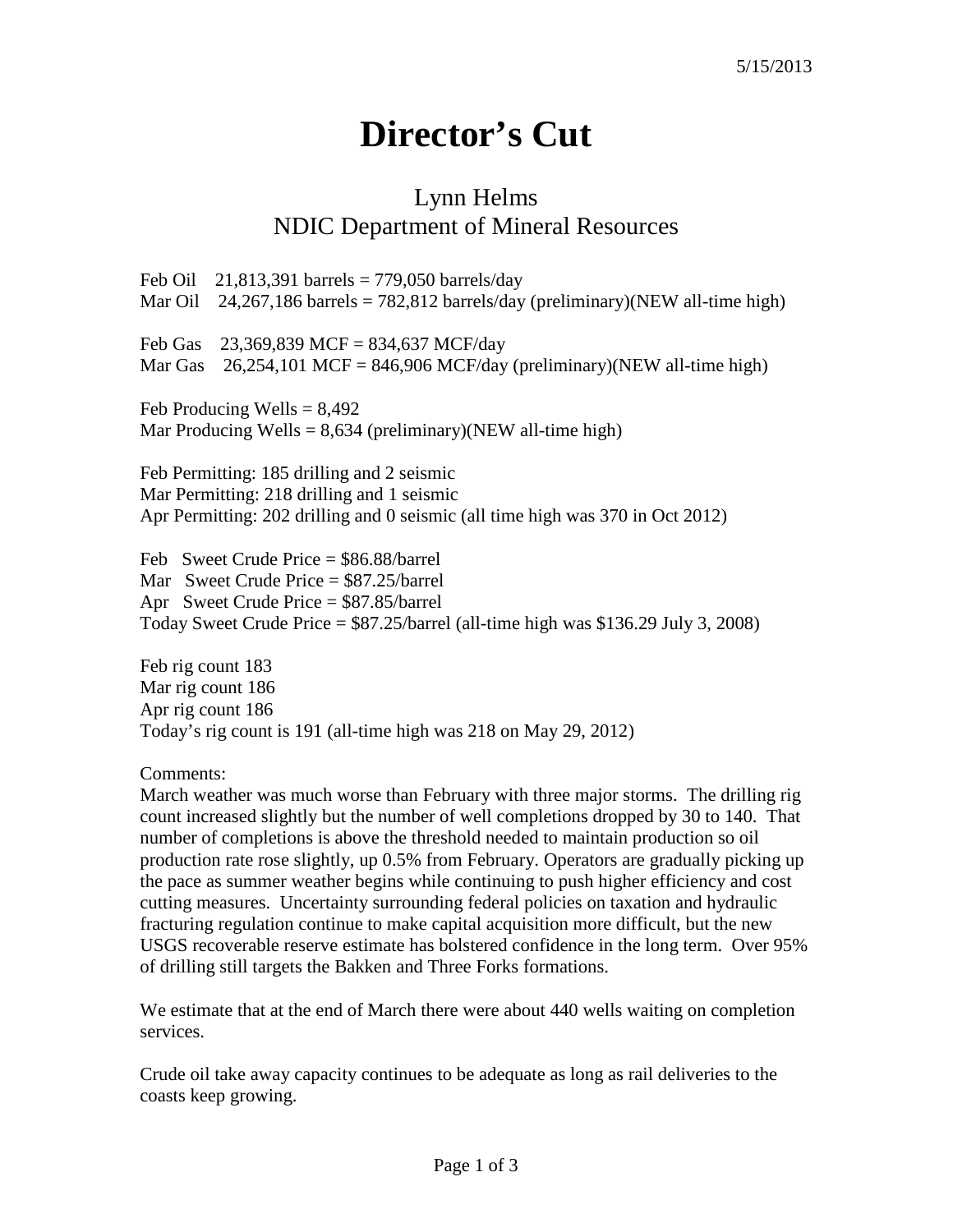Rig count in the Williston basin is stable. Utilization rate for rigs capable of  $+20,000$  feet is up to about 90%, but for shallow well rigs (drill to 7,000 feet or less) utilization remains about 60%.

Drilling permit activity was down slightly in April. There is a sufficient permit inventory to accommodate multi-well pads, the inability to construct locations during load restrictions, and the time required to deal with federal hydraulic fracturing rules if required.

The number of rigs actively drilling on federal surface in the Dakota Prairie Grasslands is unchanged at 4.

The number of rigs drilling on the Fort Berthold Reservation is down 1 to 26 with 5 on fee lands and 21 on trust lands. There are now 875 active wells (96 on trust lands & 779 on fee lands) Producing 150,959 barrels of oil per day (5,699 from trust lands & 143,800 from fee lands) 170 wells are waiting on completion 287 approved drilling permits (216 on trust lands & 71 on fee lands) 2,477 additional potential future wells (2,182 on trust lands & 295 on fee lands)

Seismic activity is up slightly with 4 surveys active/recording, 1 remediating, 1 suspended, and 6 permitted. There are now 4 buried arrays in North Dakota for monitoring and optimizing hydraulic fracturing.

North Dakota leasing activity is very slow, mostly renewals and top leases in the Bakken - Three Forks area.

Construction of processing plants and gathering systems was virtually at a standstill until very recently. US natural gas storage is now 5% below the five-year average indicating the price has bottomed, but low prices are still expected for the foreseeable future. Natural gas production increased 1.5% versus the 0.5% increase in oil production. This is consistent with the Bentek study that shows gas oil ratios increasing as wells age. North Dakota shallow gas exploration is not economic at near term gas prices.

Natural gas delivered to Northern Border at Watford City is down to \$3.47/MCF. This results in a current oil to gas price ratio of 25 to 1, but the high liquids content makes gathering and processing of Bakken gas economic. Additions to gathering and processing capacity are not keeping up so the percentage of gas flared fell to 29%. The historical high was 36% in September 2011.

Draft BLM regulations for hydraulic fracturing on federal lands were published last year. BLM received over 170,000 comments and has withdrawn the rule. A new proposed rule has been sent to OMB and is expected to be opened for comment this month.